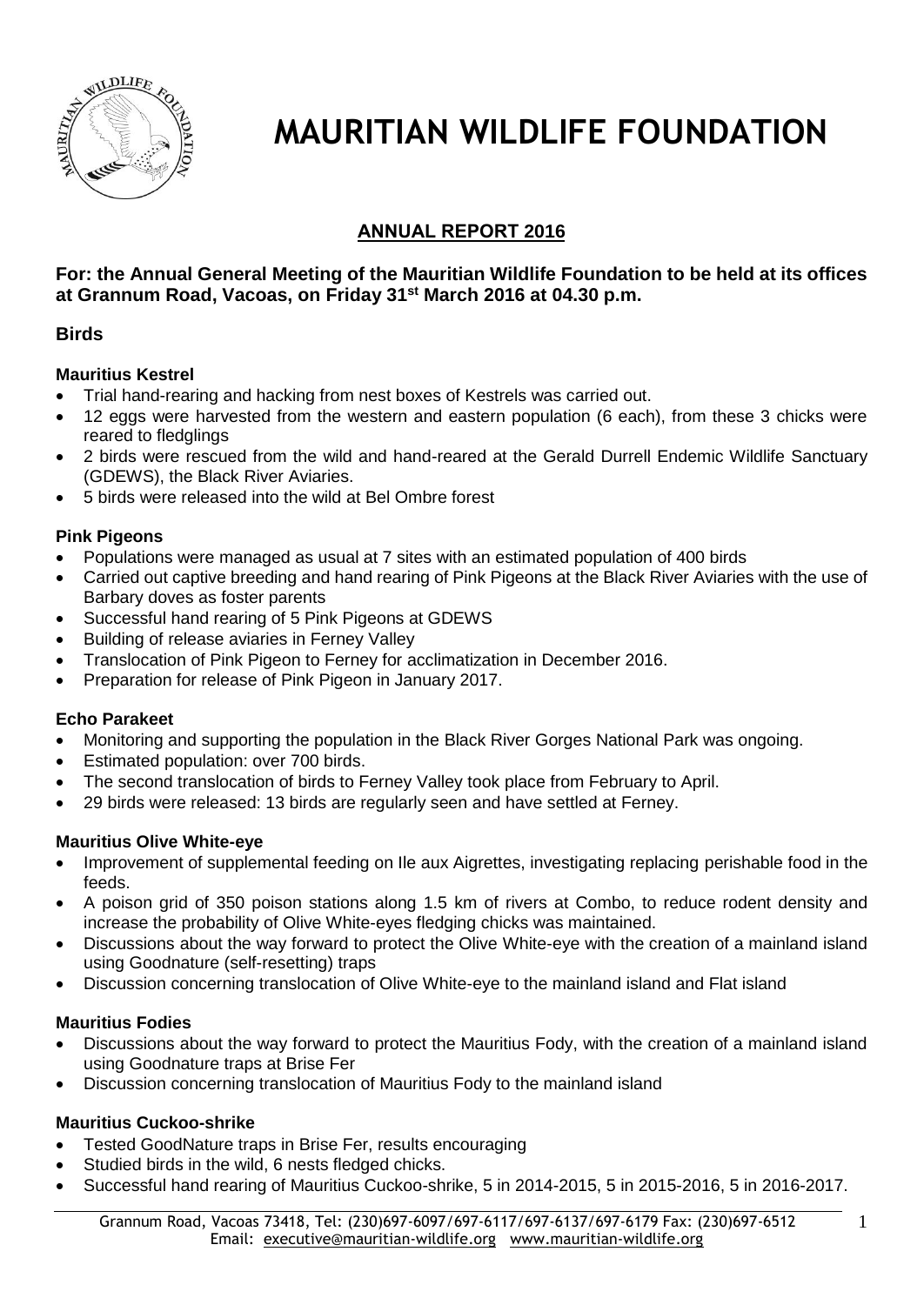- Building of ground release aviaries in Ferney Valley
- Preparation for release of Cuckoo-shrike in January 2017.

### **Mauritius Paradise Flycatcher**

- Carried out hard release of 11 birds in Ferney Valley.
- Five released birds were equipped with radio transmitters and followed for two weeks following releases

# **Gerald Durrell Endemic Wildlife Sanctuary (GDEWS)**

- Captive breeding and hand rearing of Pink Pigeons at GDEWS with the use of Barbary doves as foster parents.
- 5 Pink Pigeon squabs were hand-reared
- Increased production of mice for Cuckoo Shrike handrearing and kestrel breeding.
- 5 Mauritius Kestrel chicks were hand-reared to 30 days
- 4 Mauritius Cuckoo-shrike were hand-reared between September and December 2016
- Hand rearing of rescued adult Mauritius Fruit Bats.

### **Other**

 Project proposal submitted by MWF to CEPF entitles 'Support to Private Sector to Engage in the Conservation of Mauritus' threatened endemic birds', which will reintroduce several species (Pink Pigeon, Echo Parakeet, Mauritius Kestrel) at one or more of three privately owned sites (Ferney Valley, Ebony Forest Chamarel and Bel Ombre) was approved and implementation begun.

# **Mauritius fruit bat**

- GSM GPS tracking of bats continued.
- A range of discussions and exchanges with IUCN Bat Specialist Group, Bat Conservation International, and several other international organisations, as well as the Government of Mauritius, local groups and people to share information and lobby against a cull.
- MWF instrumental in visits of Dr Tammy Mildenstein to advise on more acceptable methods of counting bats and the actual survey that took place in September / October 2016.
- Cull implemented by the Ministry of Agro Industry in December 2016.
- A bat education programme started with funds from the Rufford Grant.
- Chester Zoo agreed to advise on Human Wildlife Conflict actions needed and an initial fact finding visit was accomplished.
- A study was set up during the fruiting season to assess damage to fruit crops and the variance in market prices
- MWF proponent of Motion at the IUCN World Congress. 94% of national and international NGOs and 97% of Government members of IUCN adopted Resolution 019, "*Protection of wild bats from culling programmes*" which "*Urges governments to seek non-lethal solutions/mitigation measures to conflicts between humans and bats, as part of a strategy that combines scientific research on bat ecology and ecosystem services, as well as on life-history characteristics that support population models*''. In the absence of peer-reviewed evidence, it also calls on Governments to "*not authorise or sanction culls of wild bat populations*". This is now formal IUCN policy adopted at the highest level and supported by the majority of Governments as well as NGOs. It appears that Mauritius was one of the few (two?) countries that abstained.
- MWF commented on the draft revision of the red list status of the Mauritius Fruit Bat. In all scenarios, an uplisting to Endangered or Critically Endangered is unavoidable after the two major culls.

# **Reptiles**

### **Günther's gecko**

- The 2015/2016 breeding season ended in May with a total of 64 eggs detected at 25 sites and a hatching of 84.4%.
- A new survey method was devised and was tried in April and September 2016 to estimate the Günther's gecko abundance on Ile aux Aigrettes.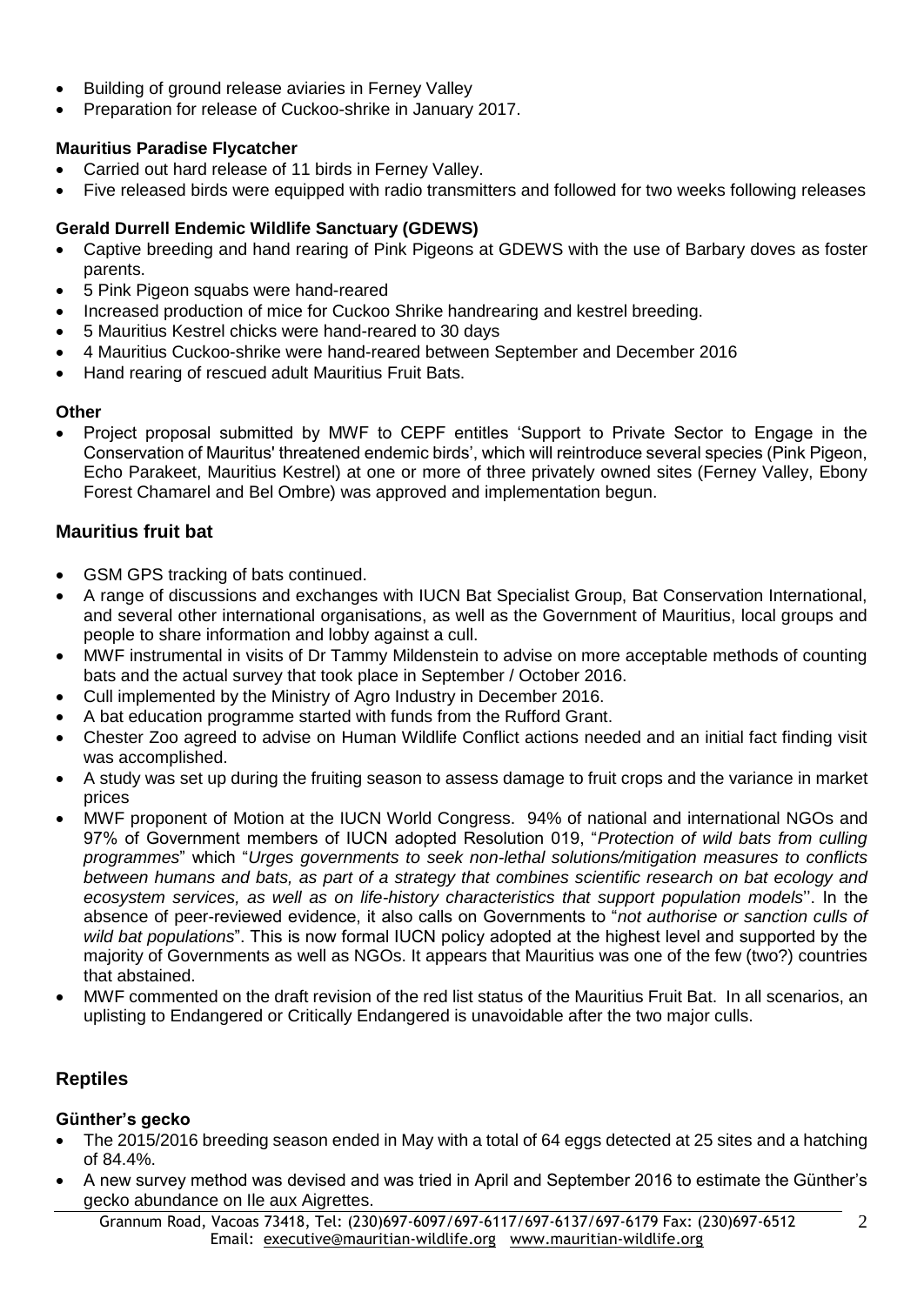Thirty Günther's geckos were caught on Round Island during the annual reptile monitoring survey in December; the data obtained will be used to calculate average body condition scores for comparison with the translocated population on Ile aux Aigrettes.

### **Telfair's skink**

- Headstarting on Ile aux Aigrettes: Artificial incubation is on hold following tenrec presence on the island. However 33 wild hatchlings were found and collected on IAA during 2015/2016 breeding season. The juvenile skinks are being reared in the nurseries along with young juvenile skinks from previous breeding season.
- 65 headstarted skinks were PIT-tagged and released in 2016 on Ile aux Aigrettes.
- The Telfair's skink population on IAA has still not recovered from the dog invasion and now with Tenrecs, the skink population estimate has gone further down. Translocation is on hold until issues with invasive alien species is solved.
- Morphometric data for 61 Telfair's skinks were collected on Round Island in December to obtain body condition scores for comparison with the translocated skinks on Gunner's Quoin and Ile aux Aigrettes.
- Gunner's Quoin annual reptile monitoring (November): A total of 938 Telfair's skinks were caught (541 new ones PIT-tagged) and morphometric and GPS data were collected during the Capture Mark Recapture survey. This data will be used to generate a population abundance estimate, assess the body condition of the skinks and map their distribution on the island.

### **Keel-scaled Boa**

- A total of 15 keel-scaled boas (six males, six females and three juveniles) were found during the annual reptile monitoring survey on Gunner's Quoin in November 2016. Fourteen were new and only one is a recapture from 2012 translocation. The distribution of the boas on the island has also increased with new snakes being captured outside the initial release range.
- Seventeen boas were captured during the annual reptile monitoring trip on Round Island in December. The morphometric data collected will be used to obtain body condition scores for comparison to the snakes on Gunner's Quoin.

### **Bojer's skink**

- Annual Capture Mark Recapture surveys were conducted: the number of skinks captured on Ile aux Fouquets, Ile de la Passe and Ilot Vacoas were: 156, 129 and 120 respectively. The data will be used to generate population estimate for these species and compared body conditions of skinks between the islands. The data is currently being analysed.
- Re-assessment of the genetic status of the southeast Bojer's skink populations with Cardiff University. 62 tail tip sample collected and sent in September.

#### **Lesser night gecko**

 Capture Mark Recapture surveys were conducted on the translocated population on Ile Marianne. The number of geckos on Ile Marianne has tripled as compared to last year with 76 and 78 geckos found during the March and August trip. The higher number will allow us to finally work on a population estimate of this translocated population.

#### **Orange-tailed skinks**

- A total of 98 sightings and 21 captures were made on Gunner's Quoin in November. The morphometric measurement for each captured skink was taken. The number of skinks seen and captured has doubled as compared to last year. Some skinks were found inareas outside of their previously recorded range. A trip was also organized to Ilot Gabriel, no orange-tailed skinks were recorded during the surveys.
- 19 samples were collected in November on Gunner's Quoin to determine genetic health of the orangetailed skinks.

# **Tortoise project**

### *Ile aux Aigrettes*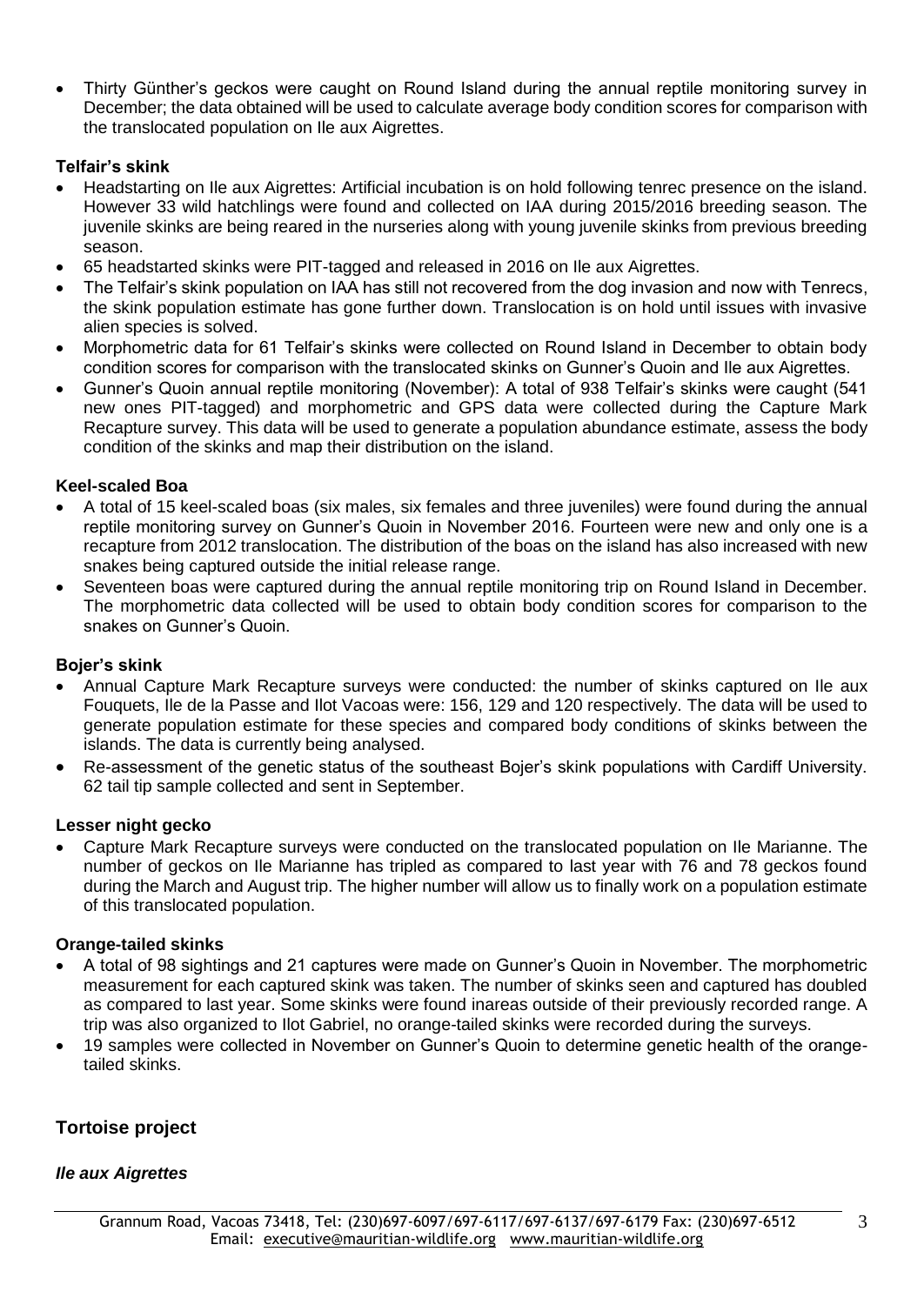### **Free-roaming tortoises**

- Twenty-six adult free-roaming adult tortoise
- Location recorded every month and water provided
- An adult tortoise was given to Ile aux Aigrettes in October by a private donor.

### **Enclosed tortoises**

- A total of 133 hatchlings were collected on Ile aux Aigrettes in 2016.
- Enclosed tortoises were fed and watered daily. Morphometrics done monthly and body condition scores used as gauge of health.
- By the end of 2016, the IAA nurseries held 243 juveniles, which are fed and watered daily
- Worms were found during parasite screening in January and deworming was performed several times. Blood samples were also collected and sent to the International Zoo Veterinary Group for disease screening.
- Notching, new technique for marking tortoises, was carried out on all tortoises older than a year.
- New compartment was constructed in the bat enclosure in April to reduce overcrowding in hatchlings' enclosure
- To reduce risk of theft, a secure holding pen was built in August for locking tortoises in the bat enclosure at night
- Underweight tortoises were placed in the supplementary feeding pen and given extra care
- Sixty-three juvenile tortoises were PIT-tagged in November. All the tagged juveniles will be sent to Round Island in 2017.
- In January 2016, Durrell wildlife vet and tortoise specialist, Dr Tsanta Rakotonanahary provided training on tortoise healthcare, disease-screening and dissection
- Protocols were written on parasite screening, notching and blood removal by the tortoise staff in charge
- Twenty juvenile tortoises, donated by the State House, were brought on IAA in November after screening results showed they were free from disease and parasite.

# *Round Island*

# **Free roaming tortoises**

- There are 462 free-roaming Aldabra and 15 Radiated Tortoises by the end of 2016
- Quarterly morphometrics of free-roaming tortoises was carried out.
- Daily sightings were carried out, which included feeding observations and recording GPS locations of all sighted tortoises
- Monthly Quadrat searches were carried out in the seven habitat types
- Two Radiated Tortoise found in December with shell rot are being held in enclosures and treated
- In January an Aldabra tortoise hatchling was found for the first time and another one was found in April. Both were found on the summit.
- Three more Radiated Tortoise hatchlings were found and are kept in an enclosure
- In September a new wallow was constructed and six new 5 by 5 m exclosures were built to study the impact of tortoise grazing on the plant communities on Round Island
- James Redcliffe, Tortoise intern from Swansea University, was on Round Island from April to June to track tortoise's movement and assist with the project
- Annette Stephanie, Tortoise intern from Zurich University, was on Round Island from April to August, and then again in December to produce a 3D map of Round Island and to look at tortoise behaviour

# **Enclosed tortoises**

- Enclosed tortoises fed and watered daily. Morphometrics done monthly and body condition scores used as gauge of health.
- Underweight tortoises were maintained separately and given supplementary food and care.
- Mitigation measures for the parasite infection of the enclosed tortoises were continued. Boots were worn to minimize spreading. All Tortoises were dewormed. Old enclosures were flamed to reduce parasite load of soil and prevent further spread.
- Faecal samples were collected from five tortoises from each of the three enclosures in May. Screening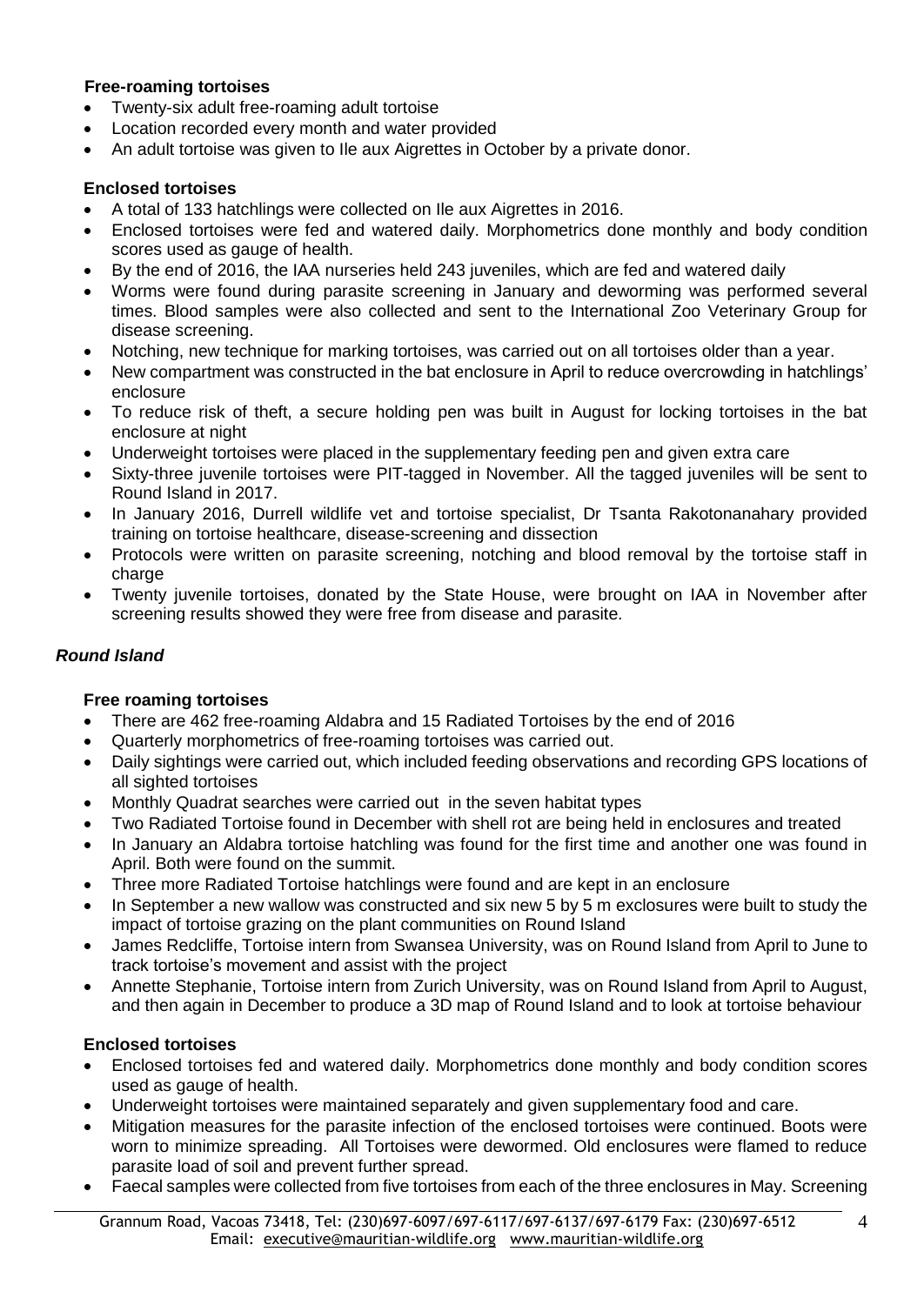was carried out to determine parasite load. No worms were found.

 Sixty one, 15 and 35 tortoises were released from the enclosures in June, July and October respectively. In total 111 tortoises were released on Round Island in 2016. The tortoises were PITtagged prior to being released. By the end of December 36 enclosed juveniles were left as they were too small to be released.

### **Fixed point photos and vegetation surveys**

- Fixed point photos were taken in an ongoing effort to visually record vegetation changes at chosen points on Round Island.
- Vegetation surveys within the newly built exclosure and control areas were carried out.

# **Round Island**

### **Red-tailed Tropicbird**

- All nests in the survey area of the island were monitored once a month for activity.
- The ring numbers of adult birds were noted and new adults and chicks (provided they were old enough) were ringed.
- 932 birds were found during surveys and a total of 238 birds were ringed (50 chicks and 188 adults).

### **Round Island Petrel**

- 1,074 birds (695 adults and 379 juveniles) were found during monthly petrel surveys for the year. A total of 65 chicks and 38 new adults were ringed.
- Wardens received training on petrels in November from Dr Malcom Nicoll (Institute of Zoology) on bird handling, ringing, deployment of geotags, and collecting blood samples.

### **Keel-scaled Boa**

- Each of the seven boa quadrats (located in the seven habitat types on Round Island) as well as the area around the field station was monitored once a month during night surveys.
- A total of 202 boas (155 adults and 47 juveniles) were found in 2016. Another 57 incidental boa encounters (53 adults and 4 juveniles) were also recorded. 112 boas were PIT-Tagged for the year.
- The morphometric measurements of boas were recorded along with the GPS coordinates of their location and other environmental and micro-habitat information.

### **Günther's Gecko**

- 18 Günther's Gecko sites were monitored twice a month and new eggs and hatched or failed eggs were recorded to determine hatching success.
- 154 eggs (142 paired and 12 single) had been found by December 2016 of the 2016/2017 breeding season, of which 147 had hatched.

### **Plant restoration work**

- Approximately 36,000 seeds of 15 hardwood species and 2 non-hardwood species were collected on Round Island.
- 10,759 seeds from 19 species were sown.
- 522 seedlings which germinated from the nursery were potted.
- 283 plants were planted in the lower palm-rich habitat: 183 hardwood plants of 15 different species and 100 non-hardwood plants of four different species. All the plants were watered once a week and weeding is done regularly in the planting sites.
- 1,068 plants were sent to Round Island from the Ile aux Aigrettes nursery.
- In July searches for shallow soil planting sites were done. Several planting sites were identified that can accommodate some 1,700 plants.
- By the end of December 2016 the Round Island nursery contained 1,601 plants of 33 species.
- The irrigation system for the new planting sites was set up from January to March.
- A meeting on flora work was held in July. Two documents were produced to guide plant restoration work: A 2017 planting plan and a propagation plan for 2018 planting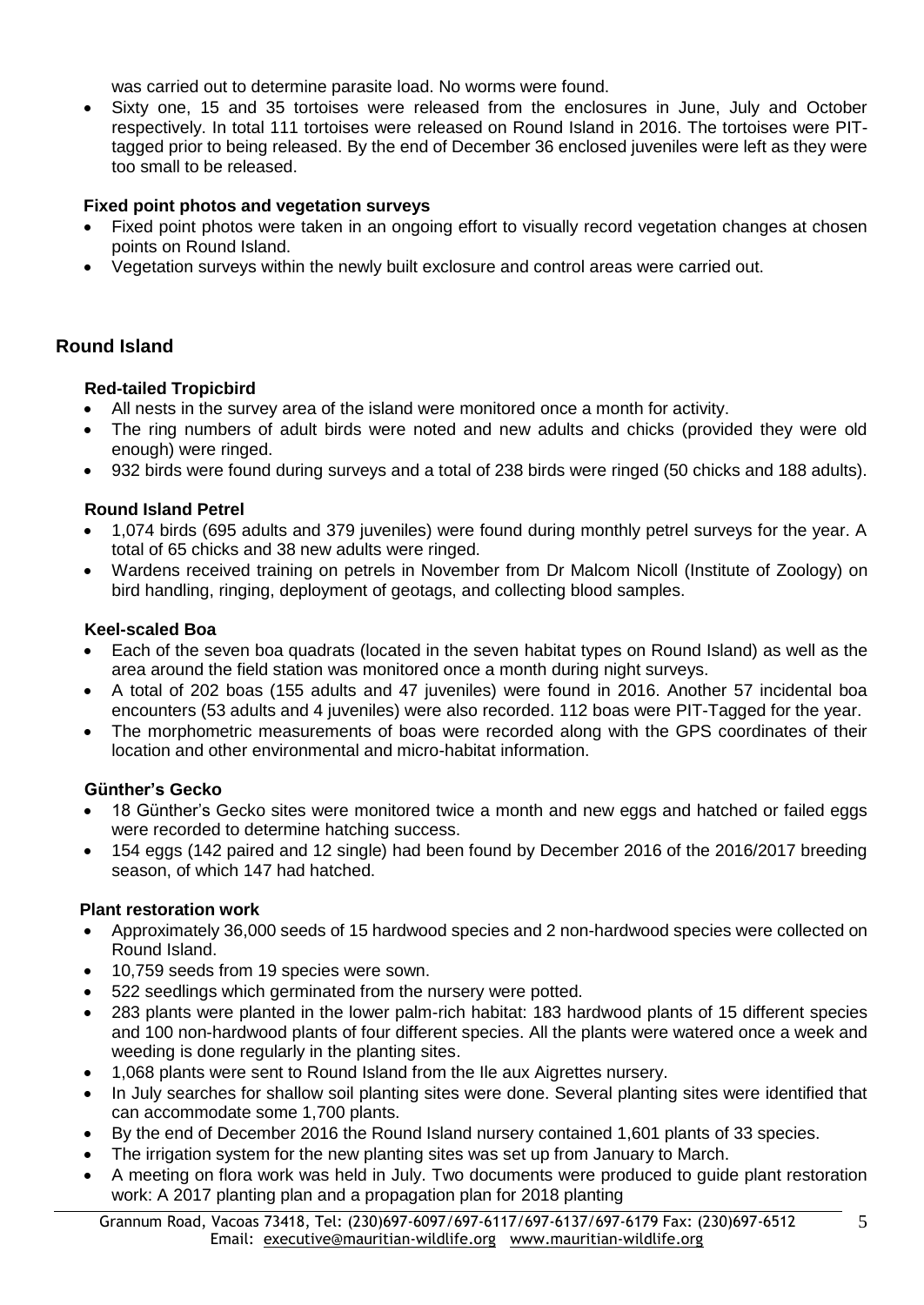### **Weed management**

- *Chromolaena odorata, Heteropogon contortus* and *Lycopersicon esculentum* sites were checked on a monthly basis. Plants found were uprooted and removed from the island if seeding, and uprooted and left to dry on rock if they were not seeding.
- A new "mega site" of *Chromolaena odorata* was discovered in February on the western edge of the below summit region. It took several months to bring this site under control.
- By the end of the year there were 30 known sites for *Chromolaena odorata*, 14 for *Heteropogon contortus* and 1 for *Lycopersicon esculentum* being monitored*.*
- Approximately 22,000 seedling and adult plants of *Chromolaena odorata,* 687 *Heteropogon contortus* and 1,020 *Lycopersicon esculentum* were found during 2016.
- A review of highly invasive weed work done on the island since 2002 was conducted in March and a document was produced to inform and improve effectiveness of highly invasive weed management on Round Island.

### **Infrastructure**

- Two technicians from LEAL and Co. visited the island on February to try to repair the I-Kube solar system, but they were unable to resolve the issue during their stay.
- Three technicians from SFER and two officers from NPCS, a welder and Mr Ashok Khadun visited the island in May to install a new solar energy system.
- Two of the field station windows were replaced in July.
- A new toilet was built by the wardens in August.

### **Other**

- Senior Warden, Ms. Aurelie Hector, was in Madagascar in December organised by ZSL EDGE of existence to represent the Round Island boa as an EDGE species.
- Prof David W Hedding and Prof Werner Nel, from South Africa, visited Round Island in October to collect weather and soil erosion data and upgrade the equipment in place.
- A delegation consisting of the Deputy Prime Minister Xavier Luc Duval and his aide, Mr Puttoo (Director of NPCS), Dr Vikash Tatayah and four police officers from NCG visited the island along with a French film crew of two persons. The purpose of their visit was to film a short documentary about the Round Island boa with the Deputy PM and to help promote awareness about conversation issues in Mauritius.
- There were also a three 'day-trip' visits to the island in December by personnel from the Indian Navy Ship Darshak, who were conducting a mapping survey of the Indian Ocean.
- Visiting Round Island document, inspection protocol and cyclone procedures protocols were all reviewed and updated

# **Ile aux Aigrettes**

### **Invasive Alien Species control and bio-security**

- Tenrec were found on IAA in February 2015: they are a threat to the Telfair's skink population
- Tenrec trapping through 37 traps and 3 types of traps continued till July. Four captures and three sightings were recorded (Jan to July). Six new wooden traps made in August set in October.
- In October a dedicated staff was employed to work on invasive alien species issues on IAA. Only cage traps continued. 69 ink tunnel deployed over the island in October to know about tenrec distribution and prototype see-saw trap made and tested in December. Five captures and four sightings recorded
- Dog alert in January. Camera traps set out, dog trap baited for a month and searches conducted till end of February and nothing found.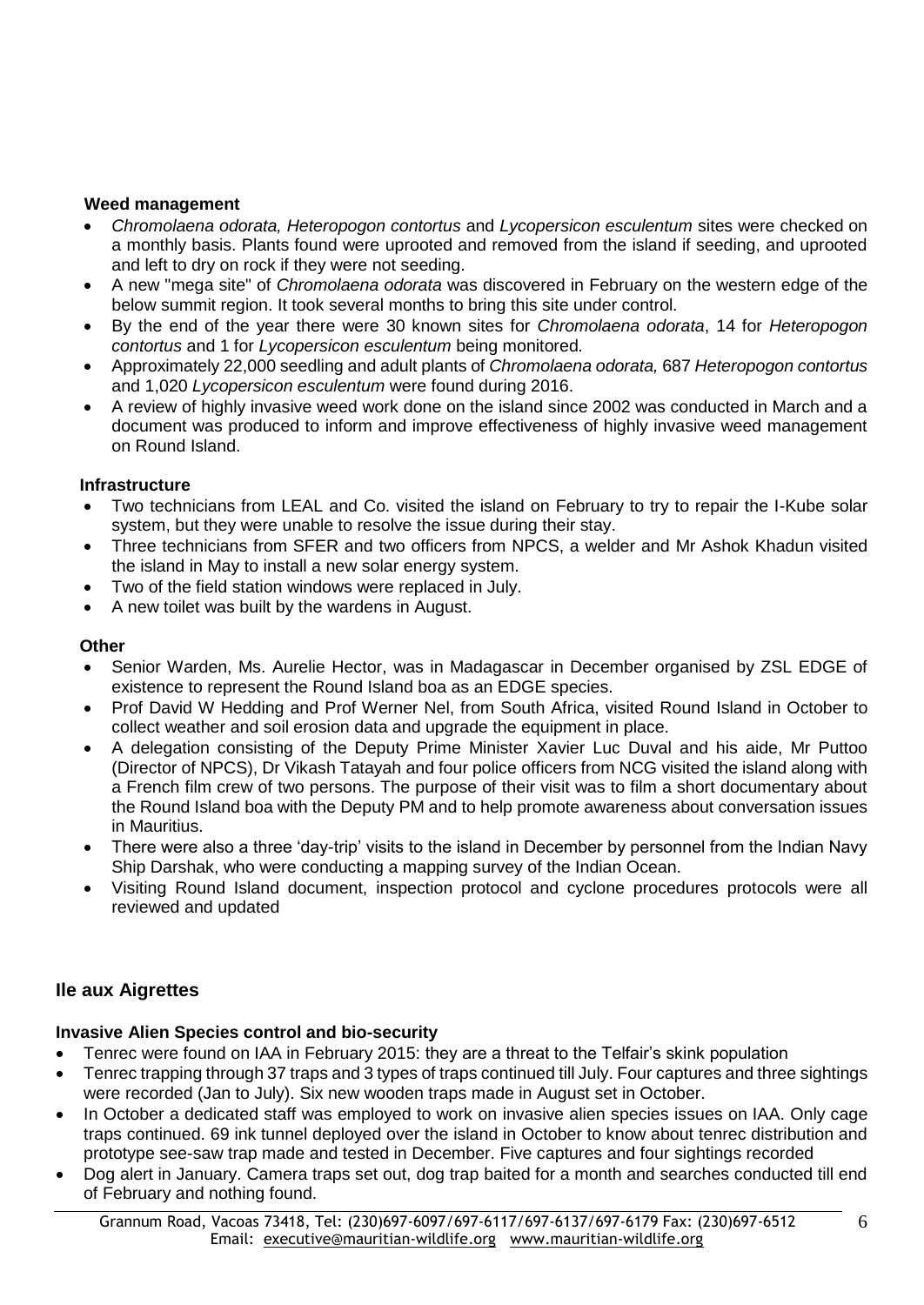- Two Larsen traps (to capture crows) were ordered from UK and were set in December on IAA. No crows caught yet.
- Monthly monitoring of chew cubes around the island, sooted tiles and shrew trapping around reptile nurseries continued on IAA as part of rat monitoring protocol.

# **Ferney**

# *Fauna*

- Translocation of 29 Echo Parakeets in February to April 2016 with 13 being regularly seen
- Preparation for release of Cuckoo-shrike in January 2017.
- Cuckoo-shrikes ground release aviaries completed.
- Translocation of 12 Pink Pigeon to Ferney in December 2016.
- Translocation of 11 Mauritius Paradise Flycatcher from November to December 2016.

# *Flora*

# **Weeding**

- Initial weeding of 20,050 m² (2.0h) completed in Zones 1, 2 and 3
- Overall total initial weeding of 80,875m² (8.1ha) been done from the beginning of the project in April 2014
- Maintenance weeding was conducted of  $34,900 \text{ m}^2 (3.5 \text{ h})$
- Overall total maintenance weeding of 64.450 m² (6.4ha) been done from the beginning of the project in April 2014.

# **Propagation of plants and planting in the restored areas**

- For 2016, 6,917 plants have been propagated in the nursery.
- A total number of 17,067 plants have been successfully propagated from the beginning of the project,
- In 2016 3,803 plants were planted
- 10,241 plants planted from the beginning of the conservation project.

# **Training of restoration labourers**

 12 La Vallée de Ferney labourers were trained in weeding techniques, plant identification, herbicide application and nursery work.

# **Rare plant searches**

- Plant survey and the location of rare plants species ongoing during restoration.
- In 2016 the following were discovered; 12 plants *Eugenia elliptica,* 6 plants *Poupartia borbonica,* 2 plants *Polyscias paniculata,* 2 plants *Diospyros boutoniana,* 1 plant *Apodites dimidiata,* 2 plants *Pandanus iceryi,*  2 plants *Pisonia lanceolata,* 1 plant *Turraea rigida,* 1 plant *Callophyllum parviflorum,* 1 plant *Bremeria landia* var. *holoserica.* Two orchid; one epiphyte orchid *Hederorkis scandens* and one clump ground orchid *Phaius tetragonus* and two fern; *Vittaria isoetifolia*, *Tectaria pica*

# **Education**

- Enhanced tour 'In touch with the Forest' implemented for visitors and students
- 'In touch with the Forest' for students followed by 3,008 visitors from 54 educational institutions.
- Trail contents were reviewed regularly
- Practical training sessions were organized for the guides
- Fact sheets were prepared and circulated to the eco-tour team.
- Signage was worked on to provide information to visitors.
- A trail map was designed for the Visitors' Centre

# **Training**

 Specialised technical workshops on plant conservation and practical hands-on sessions were run by the MWF Plant Conservation Officer, Mr Jean Claude Sevathian.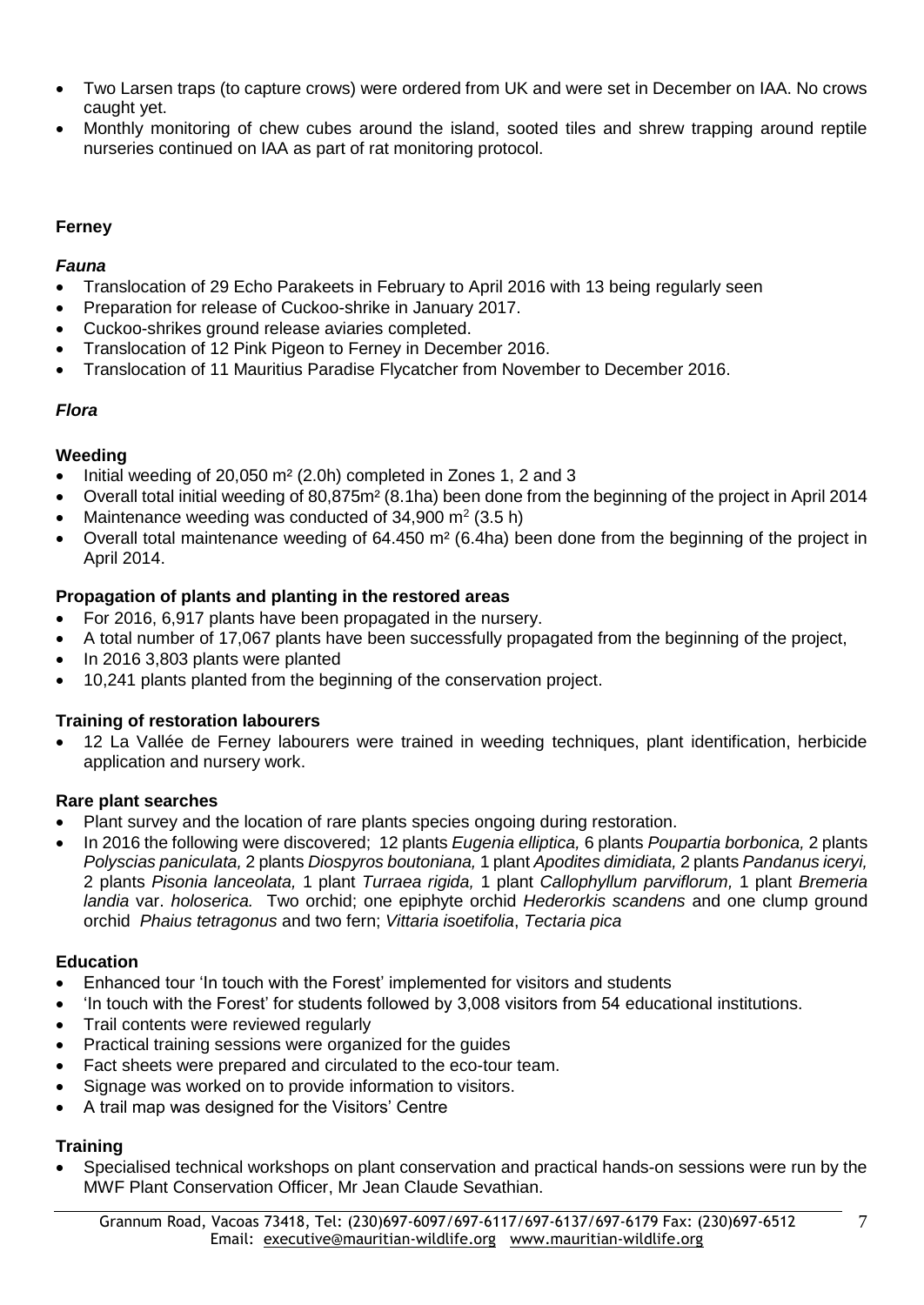- Reinforcement sessions were held on the Mauritius Kestrel feed presentation
- Guides were informed about the Echo Parakeet translocation.
- Exchange sessions was organized with the MWF Rangers to compare the handling of their respective trails.

# **Flora**

### **Rare Plants Search Project**

- Searches carried out with collaborators: National Parks and Conservation Service, Forestry Service, Mauritius Herbarium, Independent Botanists.
- In 2016 41 rare plant species were located; two rare liana newly found in Combo, *Gouania tiliifolia* and *Agelaea pentagyna* in Le Bouton, Plaine Champagne, two orchids and eight ferns in different forest which were newly recorded.
- Result from the rare plant survey on Corps de Garde Mt on 25<sup>th</sup> February 2015, found clumps of *Phyllanthus mauritianus* on the crest line vegetation, this find was published in "Cahier Scientifique de l'Ocean Indien 2016".

### **Pigeon Wood Nursery and Field Gene Bank**

- We have propagated twenty rare plants species in the nursery and we have succeeded on twelve species amongst which are the seedlings of *Eugenia alletiana* and the germination of *Elaeocarpus bojeri*
- In the Field Gene Bank we have planted 26 rare plants species included four palms, *Acantophoenix rubra, Hyophorbe vaughanii, Dictyosperma album* var*. album* and *Tectiphiala ferox.* In addition we have planted 37 rare plants species in government arboretum and in private forests; *Albizia vaughanii* and *Ficus laterifolia* in Ebony Forest Chamarel; *Pandanus iceryi* in Vallee de Ferney.

### **Red Listing of Mauritian Plants**

- The IUCN Red Listing has been compiled and finalized the endemic criteria for Mauritius, with the collaboration and input of the Mauritius Herbarium, National Park and Conservation Service and the Forestry Service with the support of the Missouri Botanical Gardens.
- We have worked out and finalised a list of 281 endemic species for Mauritius.

### **Mondrain Nature Reserve**

- Work on the Management plan for Mondrain has to be finalised
- Medine Sugar Estate provided 2 labourers for weeding in March for two months.
- 219 plants were planted at Mondrain.

# **Other**

- MoU between MWF, Missouri Botanical Gardens and Ministry of Agro-Industry signed
- Project proposal submitted by l'Arche des Plantes (Conservatoire Botanique National de Brest, France) to the Critical Ecosystems Partnership Fund (CEPF) in collaboration with MWF for re-introduction of rare plants to Mauritius and Rodrigues and assistance in plant conservation approved and three-year project implemented.

# **Future Islet Projects**

### **Vision for St Brandon**

- St Brandon is now an official MWF project in order to promote the conservation of the atoll.
- Funding was applied for (and obtained) from the Critical Ecosystems Partnership Fund to help develop a common vision for the sustainable management of St Brandon.
- MWF has consulted very widely (government, private sector, NGOs and members of the public) about the development of the vision, receiving comments constructive comments and criticisms from a wide cross section of respondents.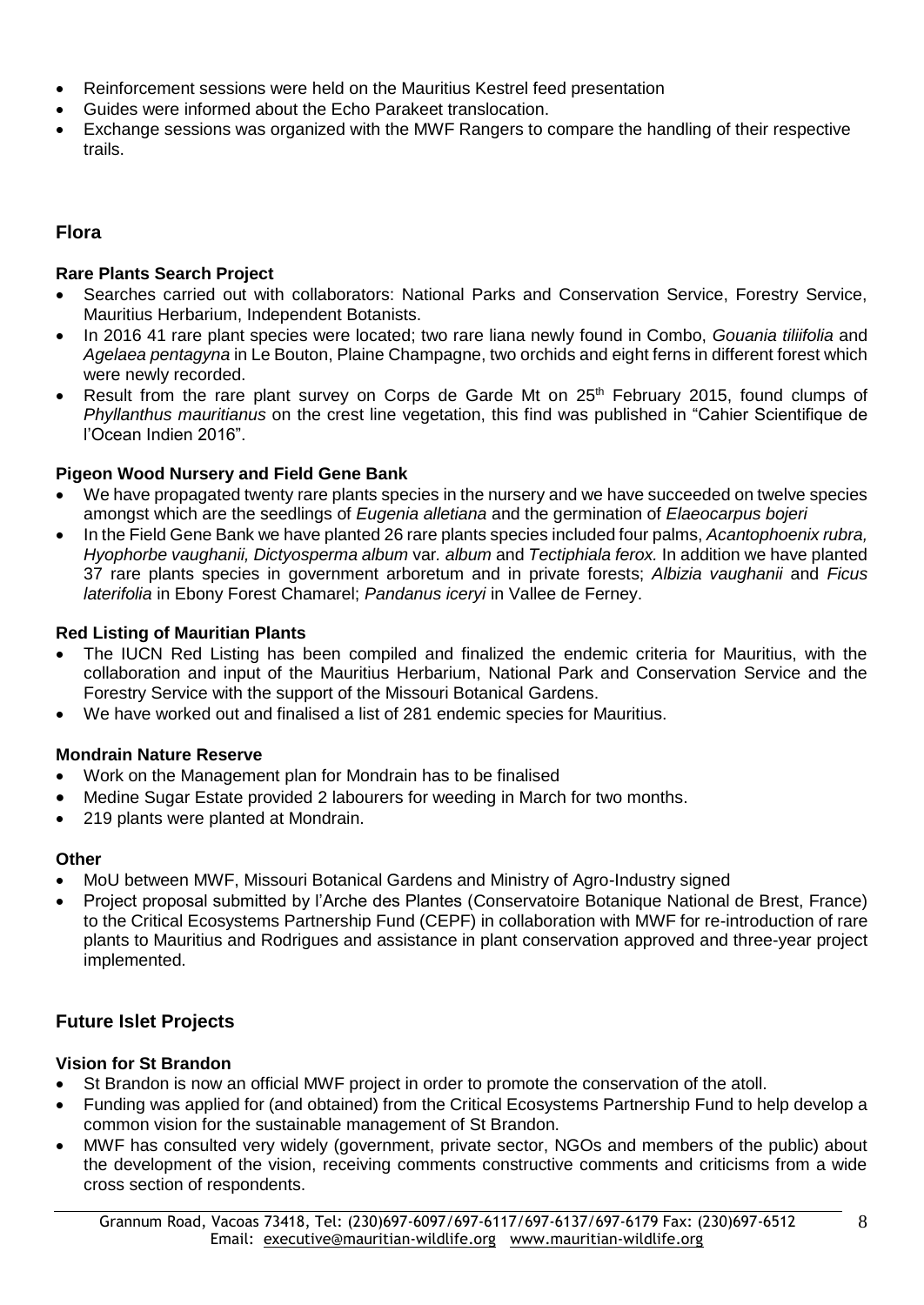Government's reaction to the Vision has not been forthcoming so far, possibly as a misunderstanding of what the vision aims to achieve.

### **Flat Island**

- We continue to promote our vision when appropriate.
- The future Global Environment Facility (GEF) 6 has included conservation work on Flat Island in the proposal which MWF would be involved in.

### **Gunner's Quoin**

 Government is building a field station on Gunner's Quoin. MWF has voiced some concerns about the field station construction in terms of quarantine and manning once built, enquired about the restoration plan for the island and has offered its assistance where possible.

# **Rodrigues**

### **Solitude Endemic Nursery (SEN)**

- 21,226 endemic and native plants propagated in stock in the nursery at 31/12
- 9,277 endemic and native plants were transferred from the nursery for conservation purposes in 2016
- The entire nursery was fenced and barbed wire used, following theft of 2 water pumps
- A gene bank 'garden' was created behind the nursery for educational visits
- 12 octopus fisher worked in the SEN between August and October doing general maintenance
- The nursery store rooms were all repainted by octopus fishers

### **Anse Quitor Nature Reserve (AQNR)**

- 3,470 endemic and native plants were planted in the AQNR
- 16 octopus fishers worked in the GMNR between August and October doing general maintenance

### **Grande Montagne Nature Reserve (GMNR)**

- 4,229 endemic and native plants were planted in the GMNR
- The GEF-SGP-UNDP project was closed on the 25/05
- 21 octopus fisher worked in the GMNR between August and October doing general maintenance
- Emtel Ltd began supporting the GMNR via CSR funds

# **Eco-Tours Grande Montagne**

- Ecotours officially launched on the 25/02, by the Chief Commissioner Hon Serge Clair, Mrs Pamela Bappoo-Dundoo (UNDP GEF Small Grants Programme National Coordinator) and Mrs Deborah de Chazal (MWF Executive Director)
- 2,000 promotional flyers produced in February and distributed around Rodrigues
- Environment Educator manned the GMNR information centre till August
- Conservation Assistant manned the GMNR information centre till 01/12
- Ecotour Ranger was recruited on 01/11
- 272 paying clients visited the GMNR in 2016, generating Rs24,900
- 65 persons received complementary visits in 2016 (journalists, scientist, RRA VIPS, staff)

# **Rodrigues Environmental Education Programme (REEP)**

- 1,378 endemic and native plants were donated to schools, local institutions and community groups
- 154 teachers and 1,852 school children reached in 2016
- 216 volunteers worked with MWF in 2016

# **Rodrigues Fruit Bat (RFB)**

- Censuses carried out 3 times island-wide, and fortnightly at one site.
- The highest RFB count was in March returning 18,855 bats of which 7,944 at 1 site (Jardin Mamzelle)
- UEA M.Sc. student Ms.Sarah Gottschalk studied the RFB in Rodrigues
- Plans underway to downlist the RFB from Critically Endangered to Endangered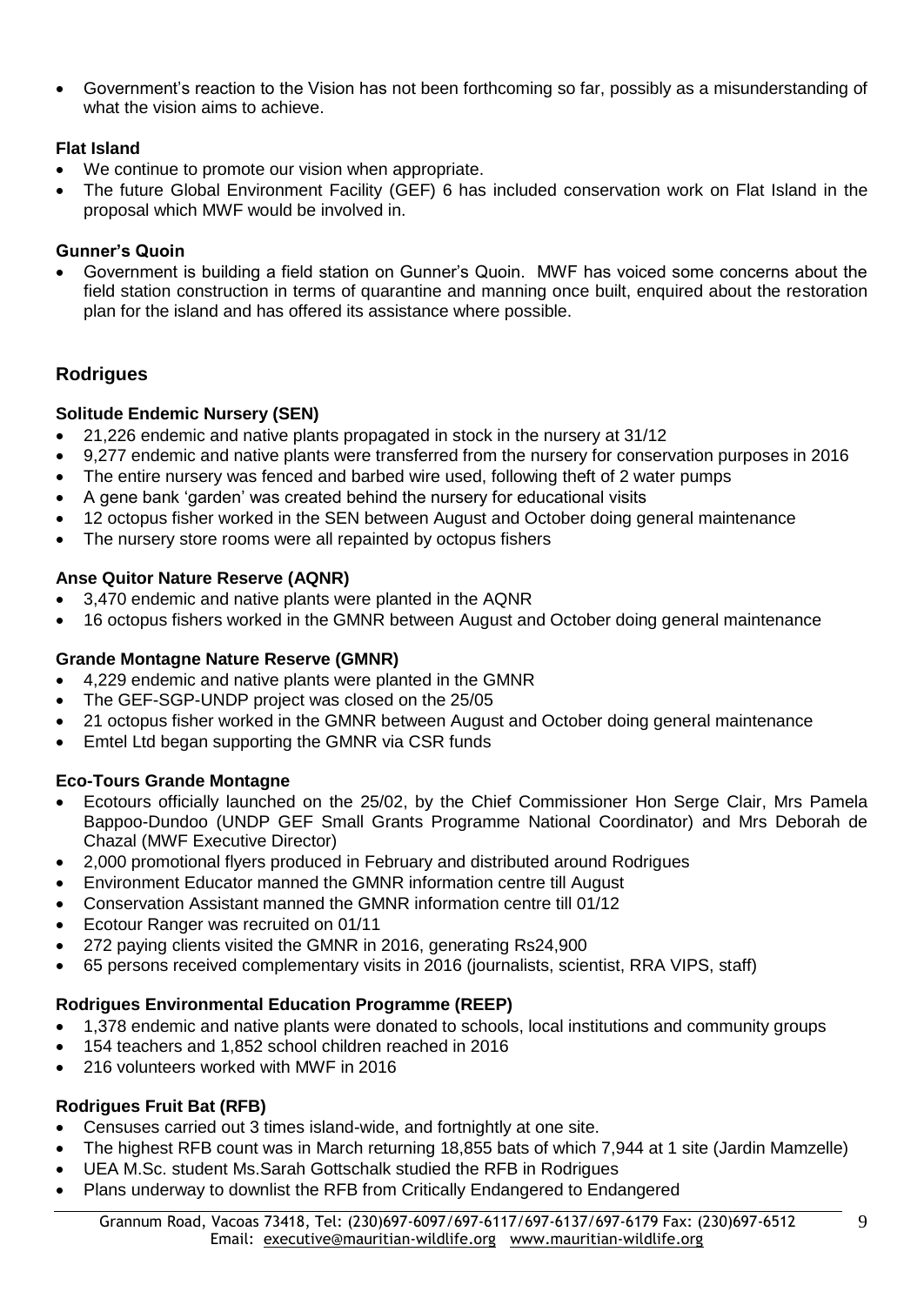# **Ile Cocos and Ile aux Sables Nature Reserves**

- Mayeri boat was sent from Mauritius to Rodrigues, repaired, repainted and renamed Yéyé
- The old 4-stroke 25hp engine was serviced, refreshed, mounted on Yéyé
- Yéyé passed the skipper survey, seating capacity reduced from 8 to 5
- No plants were planted in 2016
- Seabird Censuses were carried out four times a year

### **Grenade Community Forest (GCF)**

- 7 octopus fisher worked in the GCF between August and October doing general maintenance
- 200 endemic and native plants were planted in the GCF
- 55 fruit plants were planted in the GCF

### **Other**

- UEA M.Sc. student Mr Jamie Willmott studied the Rodrigues Fody and Warbler in Rodrigues, producing a thesis, suggesting rise to 20k-25k Warblers and 15k-20k Fodies
- Dr Nick Porch, Deakin University, Australia visited Rodrigues to do beetle research in the field
- Dr Hadoram Shirihai, Israel, visited Rodrigues to do shearwater and warbler research in the field
- University of Mauritius scientists visited Rodrigues for a Crop Wild Relative project, with MWF
- 2 endemic plant species were rediscovered in the wild by Project Support Officer, Mr Alfred Bégué
- MWF Rod celebrated its 20 years in Rodrigues on the 24/11 in the presence of Prof. Carl Jones, Dr Vikash Tatayah, the Chief Commission and Commissioner for Environment, Mr. Richard Payendee
- 2 MWF Rod staff attended a module each of the PGDip course in Mauritius
- 11 MWF Rod staff followed their ½-day First Aid refresher
- 2 new MWF Rod staff followed a full 2-day <sup>t</sup> First Aid course
- MWF Rod welcomed 2 interns: Mr Tomke Honkomp from Germany and Mr Antoine Jouin from France

# **Education on Mauritius**

### **Learning with Nature on Ile aux Aigrettes**

- A total of 3,626 visitors followed the LWN trail in 2016 from 116 institutions of which 2,143 from 66 institutions were CSR sponsored and received educational and food packs.
- Specialised programmes were organized on request for a number of groups following modules in conservation as part of the National Curriculum.
- Feedback was collected from educators and students and analysed to evaluate ranger performance and learning outcome.
- The National Curriculum and school textbooks for all subjects were reviewed and resource material for the educational tour on Ile aux Aigrettes was updated
- Training of Rangers was continuous during the year

### **Mauritius Beyond the Dodo**

- This travelling Photographic Exhibition on local endemic species toured the island during 2016
- Exposed at open access venues where entry is free of charge minimum one week to over one month

### **Other**

- Plant donations extended to schools and public institutions
- Special occasions like Earth Day, World Biodiversity Dayand World Environment Day were celebrated
- A *No Litter* campaign was implemented for the Pointe Jerome jetty area
- A structured tour for Ile de la Passe was worked on and training given to Rangers
- A structured tour for Mondrain was worked on
- Educational Material 'Discovering Dodos' book, written by Mr Allan Grihault, was finalised and published
- Educational Material 'Ile aux Aigrettes" book was edited and re-published in French and English

### **General**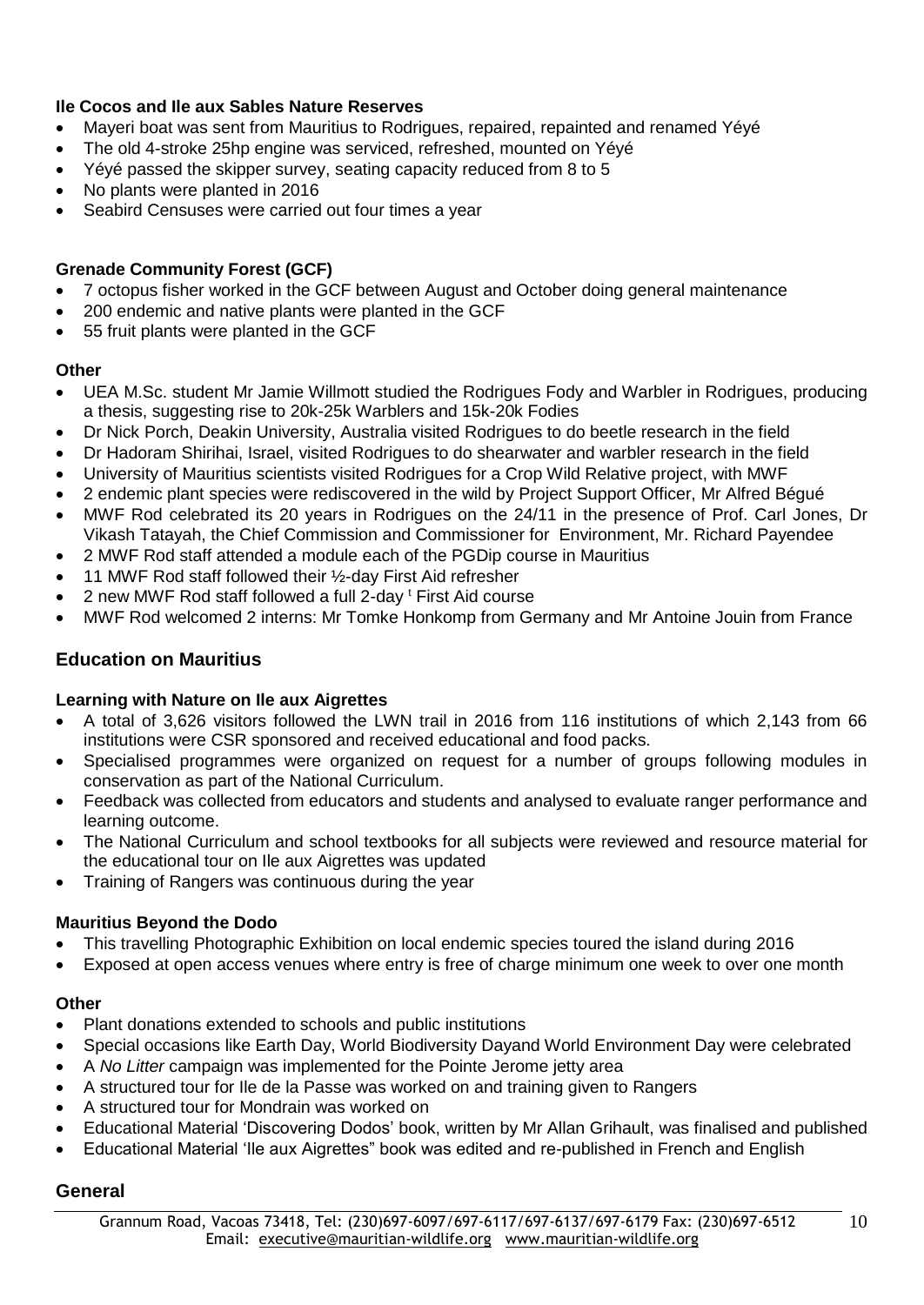# **Committees & Consultations**

- MWF continued to actively participate in various national committees: Native Terrestrial Biodiversity and National Parks Advisory Council, National Invasive Alien Species Committee, Ramsar Committee
- MWF participated in policy dialogues: National Biodiversity Strategy and Action Plan, National Communication on Climate Change
- MWF is also represented on the National Eco-School committee and the Duke of Edinburgh Award committee

### **Visitors & Collaborators**

- *Dr Andrew Greenwood:* Consultant International Vet from IZVG and council member from 20<sup>th</sup> to 28<sup>th</sup> April 2016.
- *Dr Rachel Bristol: Project officer, Seychelles EDGE species project from 10<sup>th</sup> to 19<sup>th</sup> April 2016*
- *Mr Guntram Meier* from InGrip Consulting and *Mr Peter Haverson,* Independent Invasive Species Consultant visited from  $12<sup>th</sup>$  to  $21<sup>st</sup>$  September 2016 to assess the potential for a complete crow eradication in Mauritius.
- *Dr Russell Mittermeier*, Co-Founder of Conservation International, visited parts of the project in Mauritius and Rodrigues on 6<sup>th</sup> October 2016.
- *Dr David Hedding* : from University of South Africa (UNISA) from 6<sup>th</sup> to 13<sup>th</sup> October 2016 on his yearly monitoring visit for the Round Island Soil Erosion study.
- *Dr Alexandra Zimmerman and Dr Simon Tollington:* from North of England Zoological Society (Chester Zoo) visited from 25<sup>th</sup> to 30<sup>th</sup> September 2016 to discuss the Mauritius Fruit Bat human conflict resolution project and *Dr* Simon Tollington returned from the 6<sup>th</sup> to 12<sup>th</sup> November 2016 to support the implementation.
- *Prof. Ken Norris and Dr Malcolm Nicoll:* were in Mauritius for their yearly visit to discuss projects they are involved in and *Ms Gwen Maggs* accompanied them to present her PhD findings (OWE). They are all from the Institute of Zoology, London and were in Mauritius from 2<sup>nd</sup> to 17<sup>th</sup> November 2015.
- *Mr. David White*: from North of England Zoological Society (Chester Zoo) visited from 6<sup>th</sup> to 18<sup>th</sup> November 2016 with a special focus on the Rodrigues Fruit Bat.
- *Dr John Ewen:* from the Institute of Zoology, London, was in Mauritius from the 13<sup>th</sup> to 19<sup>th</sup> November 2016 to advise on the Passerine projects and supplementary feeding.
- *Dr Stéphane Buord and Mr Dominique Guyanec*: from the Conservatoire Botanique National de Brest (France) arrived in Mauritius on the  $27<sup>th</sup>$  November until the  $6<sup>th</sup>$  December 2016 as a working visit for the CEPF funded project for the re-introduction of very rare plants grown at Brest.
- *Dr Rachel Bristol*: Project officer, Seychelles EDGE species project from 1st to 23rd December 2016

### **Conferences and Workshops**

#### *Local Workshops*:

- Vulnerability Assessment and Adaptation to Climate Change in Mauritius and Rodrigues (part of the development of the Third National Communication on Climate Change to the UNFCC)
- Inception workshop for updating the National Biodiversity Strategy and Action Plan (2015-2020) {to integrate Aichi Targets}
- Protected Area Network project (Consultative workshop for formulation of good practice guide for native forest restoration in Mauritius)
- Workshop on plant databases and ex-situ conservation (run by the Conservatoire Botanique National de Brest and MWF, in both Mauritius and Rodrigues)
- Sustainable Development Goals Mainstreaming, Acceleration, Policy Support (MAPS) workshop held by UNDP.

#### *Overseas Conferences and Workshop*:

- International Bat Research Conference in South Africa attended by Dr Vikash Tatayah
- IUCN World Congress in Hawaii attended by Dr Vikash Tatayah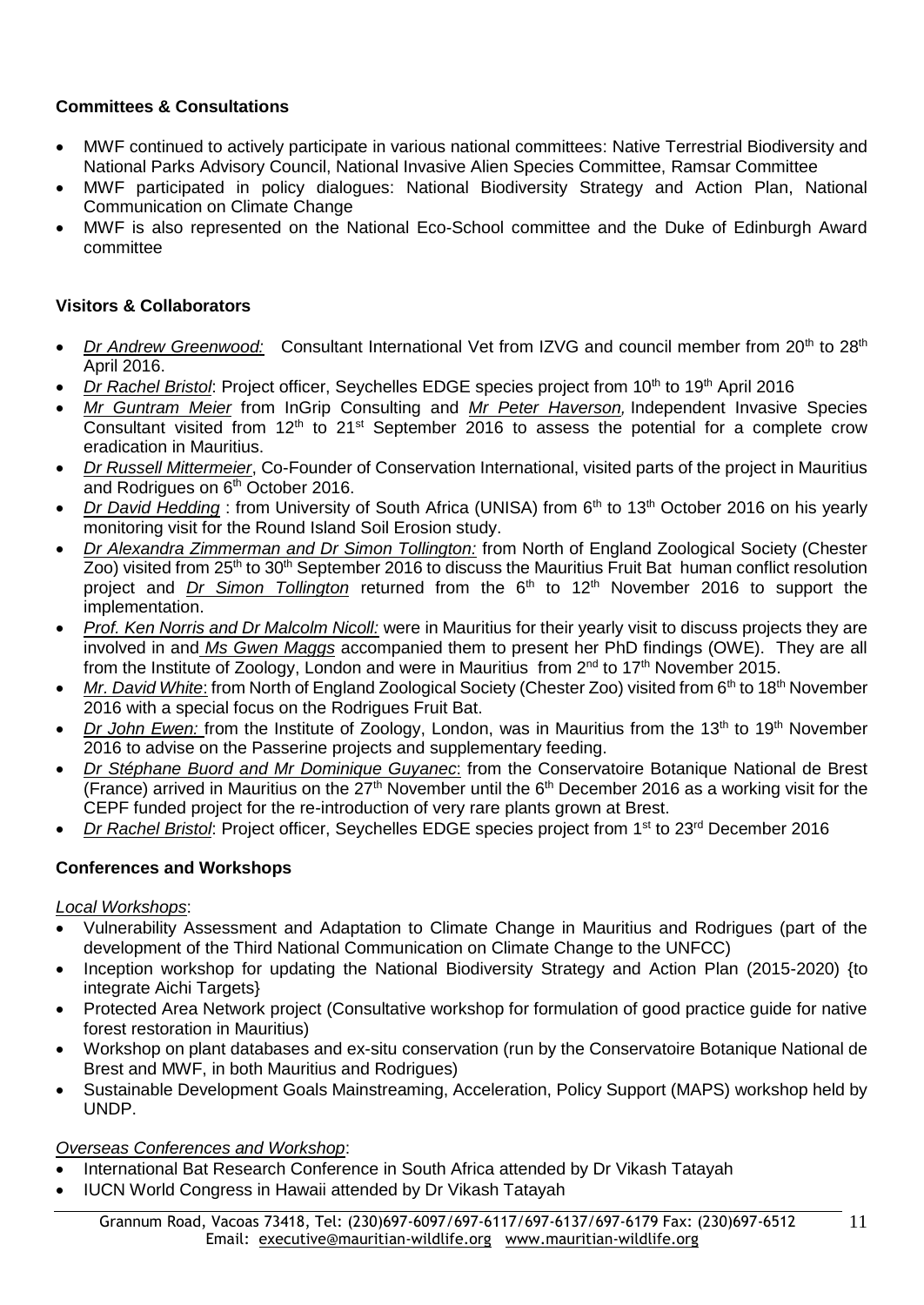Life + & Foret workshop in Reunion attended by Jean Claude Sevathian, Martine Goder from MWF Mauritius and Anieta Shan Yu from MWF Rodrigues.

# **Training**

# *DESMAN Course*

 Mr Stephan Mellier, Conservation Biologist on the Reptile Recovery project attended this three month course in Jersey from February to April 2016, MWF paid his air fare, Durrell sponsored him for the course.

# *MWF Induction Course*

The induction course for all new staff in 2015 was held over three days in January 2016.

# *Pg Diploma in Endangered Species Recovery*

 One MWF Staff attended the course full time with a total of fifteen MWF staff having benefited from the individual modules for this year with eighteen places taken up.

# *EDGE Fellowship Course*

 Ms Aurelie Hector was awarded a place on a one month EDGE fellowship course in Madagascar from 22<sup>nd</sup> November to 22<sup>nd</sup> December 2016. She had the possibility of being selected for a two year EDGE fellowship scholarship to support in depth research on the Round Island Boa to begin in 2017.

# *Other*

- Dr Tsantha Rakotonanahary, Durrell's vet in Madagascar, trained reptile and tortoise staff on faecal sample analysis and other useful veterinary techniques in January
- Ms. Finella Blair, database expert from Durrell, came to Mauritius in February to work with reptile team to set up Access databases and Open Data Kit
- Training was conducted on using Wild ID and programme Capture in Mark to estimate population abundance of reptiles

# **Presentations and Talks**

These are held when we have visitors as part of our staff capacity building and our staff also deliver talks. In 2016 the following were held which were open to all MWF staff and council members:

- Mr Joe Taylor, PhD student with the Institute of Zoology on "Investigating past and future impacts of extreme weather on the threatened and endemic wildlife of Mauritius"
- Dr Steve Boyes, founder of the Cape Parrot Project and Dr Kirsten Wimberger from the Wild Bird Trust in South Africa on "Research into PBFD in a wild population of Cape Parrots"
- Prof Derek Engelbrecht, Associate Professor and Lecturer in the Department of Biodiversity at the University of Limpopo on his "Research into the ecology and morphological variation of larks (Alaudidae)"
- Miss Finella Blair, intern from Durrell on "Managing data for conservation"
- Mr Matt Goetz, Durrell Wildlife Conservation Trust, Head of Herpetology on "Conservation of the Anguillan Racer"
- Dr Rachel Bristol, Project Officer, Seychelles EDGE species project on 'Translocation as a conservation strategy for the Seychelles paradise flycatcher"
- Ms Annette Stephani, Masters student from the University of Zurich on *"The influence of habitat preference and terrain on tortoise dispersal"*
- Mr James Redcliffe, Masters student from Swansea University on tagging tortoises *"Life in the slow lane"*
- Ms Rosemary Moorhouse-Gann, PhD student from Cardiff University on "*Tortoises providing the ecosystem service of habitat restoration through grazing"*
- Dr Adam Moolna, Consultant, Giant Tortoise Environment and Conservation Ltd (UK), on "Freshwater Ecology & Invertebrates".
- Mr Peter Haverson, Independent Invasive Species Consultant, on "Eradicating invasive birds from Indian Ocean Islands"
- Dr. Nik Cole, MWF Island Restoration Manager, on "The ups and downs of the Continental Divide"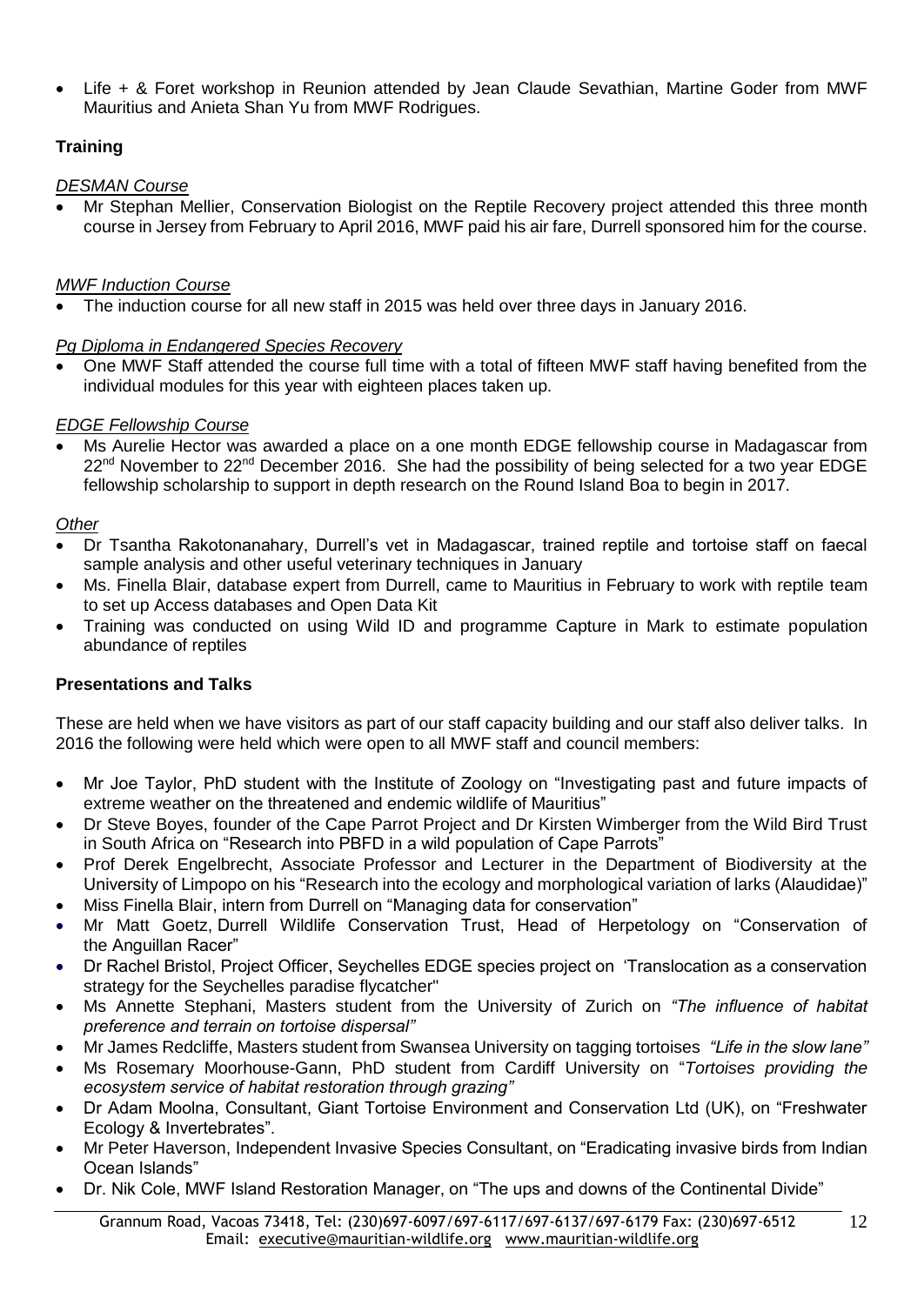- Dr Alexandra Zimmerman, Head of Conservation Science, Chester Zoo on "Human-Wildlife Conflicts, essential background and principles for good practice"
- Miss Aurelie Hector, MWF Round Island Senior Warden, on 'Conservation Status of the Round Island and setting future monitoring protocols'
- Mr Jeremy Keeling, Director, Monkey World, Dorset UK on 'Jeremy Keeling; a life with animals'
- Gwen Maggs, PhD student, Institute of Zoology of London on 'Too much of a good thing Supplementary feeding exit strategies for successful reintroductions'
- Dr Malcolm Nicoll, Senior Research Fellow, Institute of Zoology, London on 'An update on MWF/ZSL scientific research; fodies, parrots, petrels and extreme weather'
- The Pg Dip Students presented their projects to MWF staff on Monday 10<sup>th</sup> October 2016 on the following subjects:
	- Finding the sweet spot: habitat quality as a predictor for nest site selection in the Endangered Mauritius echo parakeet *Psittacula eques*
	- Is it possible to determine the sex of an Echo parakeet *Psittacula eques* chick from the colour and shape of the beak.
	- Disease in an avian translocation: Beak and Feather Disease Virus (BFDV) in Endangered Echo parakeets (*Psittacula eques*) in Mauritius
	- Saving native forests: seed dispersal by the Mauritian flying fox *Pteropus niger*
	- Neglected and Vulnerable: the distribution of the Natal free-tailed bat *Mormopterus acetablosus* in Mauritius.
	- Improving capture rate for an invasive species: Determining bait preference of the Asian musk shrew *Suncus murinus* in Mauritius.
	- Counting Aliens: the abundance of the Asian musk shrew *Suncus murinus* on Ile Aux Aigrettes
	- What's for dinner? Invertebrates of Round Island, Mauritius
	- Are we there yet? Reassessing the conservation status of the endemic Mauritius Gunther's gecko, after 20 years of management actions.
	- How do tortoises recognise heterophylly?
	- Caught in the trap: measuring live-trap effectiveness for invasive mammals in Black River National Park, Mauritius
	- Lessons from elsewhere: identifying perceptions of effective leadership methods in conservation
	- When the price is right: would people be willing to pay to visit the Black River Gorges National Park, Mauritius?
	- Lost in Publication: do research papers inform conservation practice?
	- The war against aliens: strategies for controlling house crows in Mauritius
	- Spatial orientation in lemurs: food availability, influence of substrate or scent?'

# **Events, Media and Communication**

*Ferney Valley:* To celebrate the release of Echo Parakeets to the Ferney Valley an official ceremony was held on Wednesday 13<sup>th</sup> April 2016. The guest of honour was the Minister of Agro Industry and Food Security, Honourable Mahen Seeruttun. Representatives of the UNDP GEF Small grants programme who fund this project, CIEL and the Ferney Valley Trust, the Mauritian Wildlife Foundation were present. Following speeches with guests seated on the veranda of the field station, the hatches were opened in the aviaries for a symbolic release of birds that were inside, followed by a visit to the plant nursery and refreshments at the Lodge.

*Photo exhibition:* Following the launch of the exhibition in August 2015 it was constantly on display in different venues until the end of February 2016. Then on 5<sup>th</sup> May 2016 it was re-launched at the Blue Penny Museum in Port Louis under the title 'Celebrating Conservation in Mauritius" to mark Prof. Carl Jones success at winning the Indianapolis Prize and featured some additional panels explaining Prof. Jones's role. From there it went on display at the Middlesex University and then to L'Aventure du Sucre.

The exhibition was funded by the US Embassy. There were funds remaining so we were able to manufacture additional panels and easels for a reduced display to be based in Rodrigues. This was launched at the Rodrigues 20<sup>th</sup> anniversary celebrations on 24<sup>th</sup> November 2016.